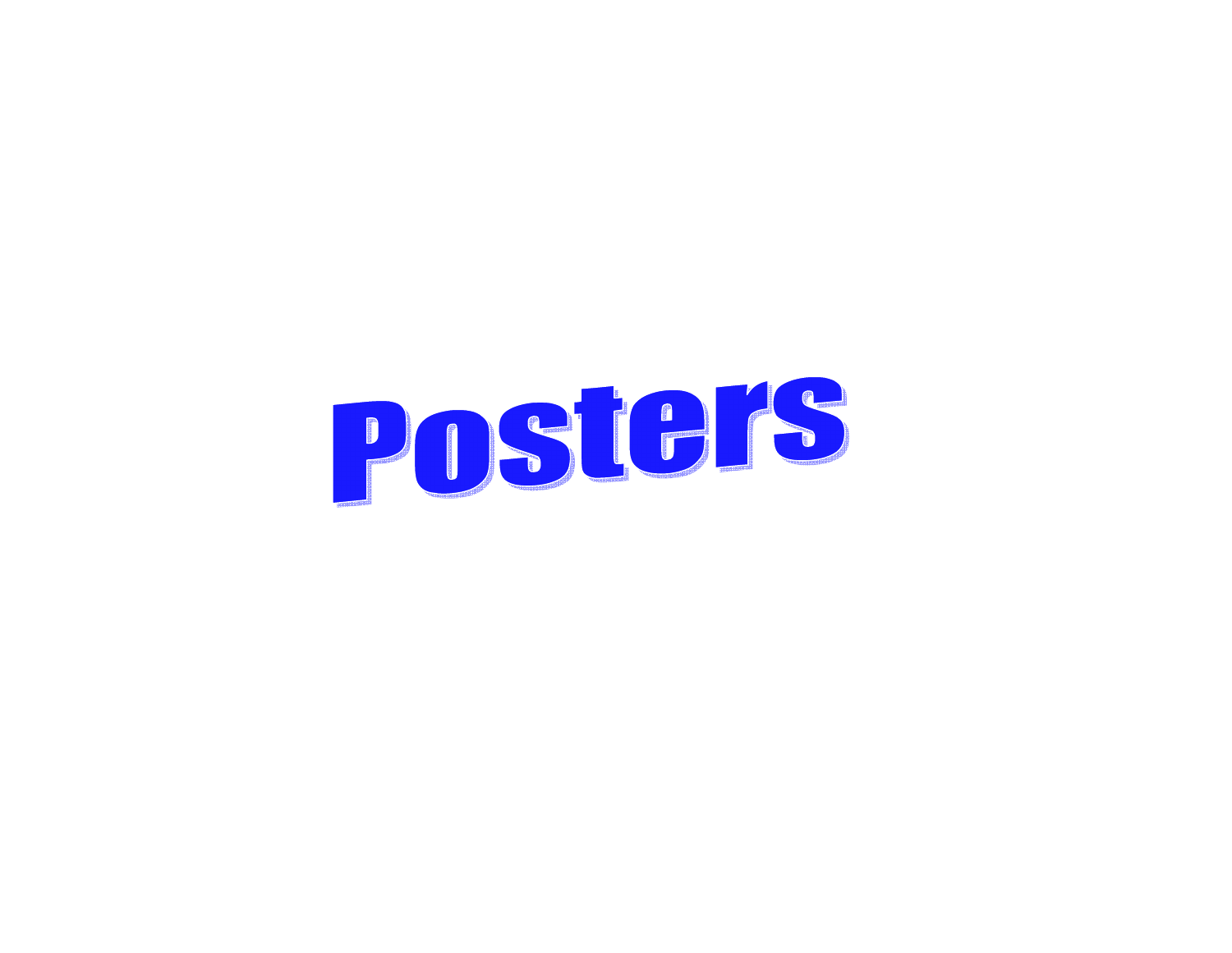Posters and the contract of the contract of the contract of the contract of the contract of the contract of the

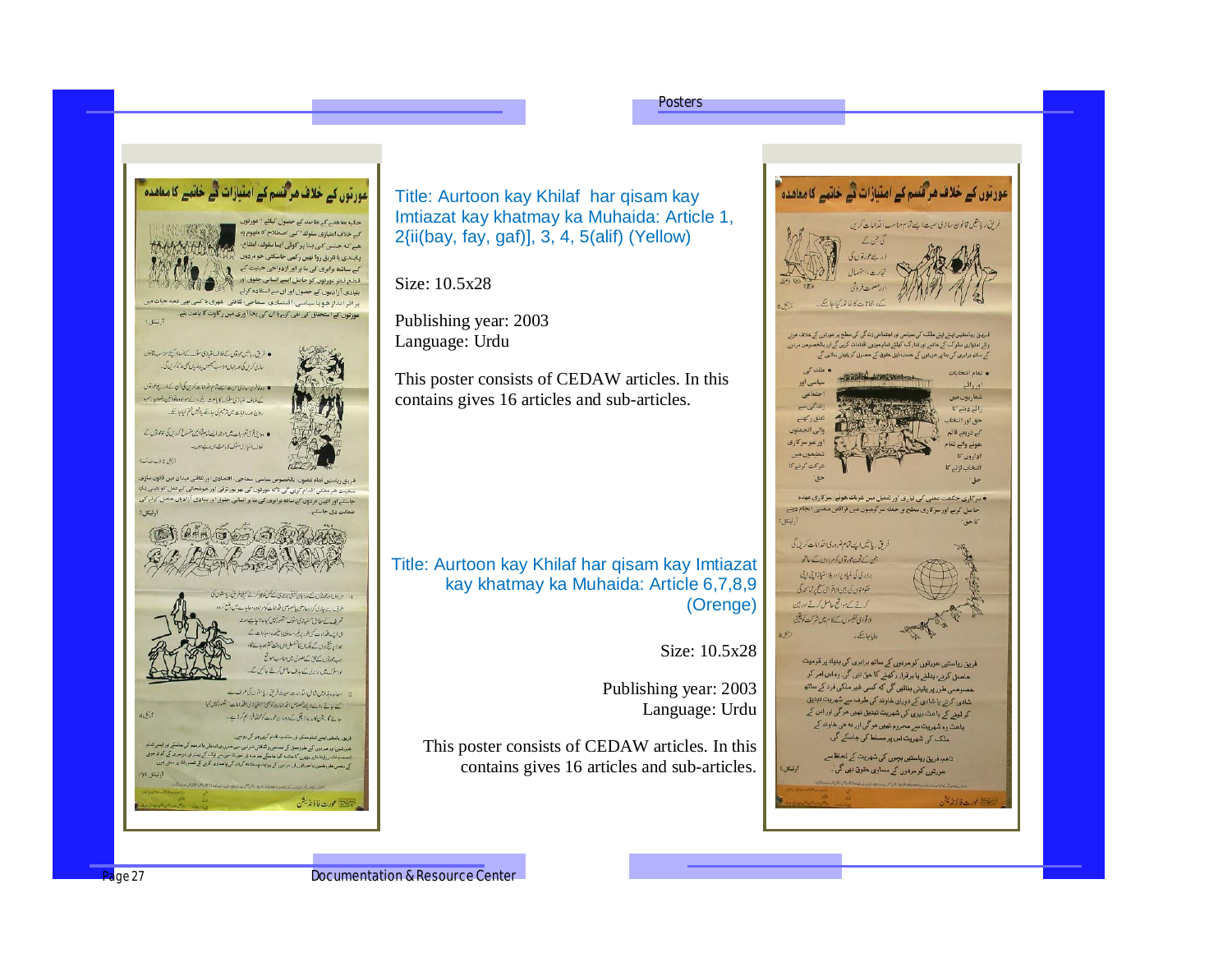## Posters and the contract of the contract of the contract of the contract of the contract of the contract of the



Page 28 **Documentation & Resource Center**